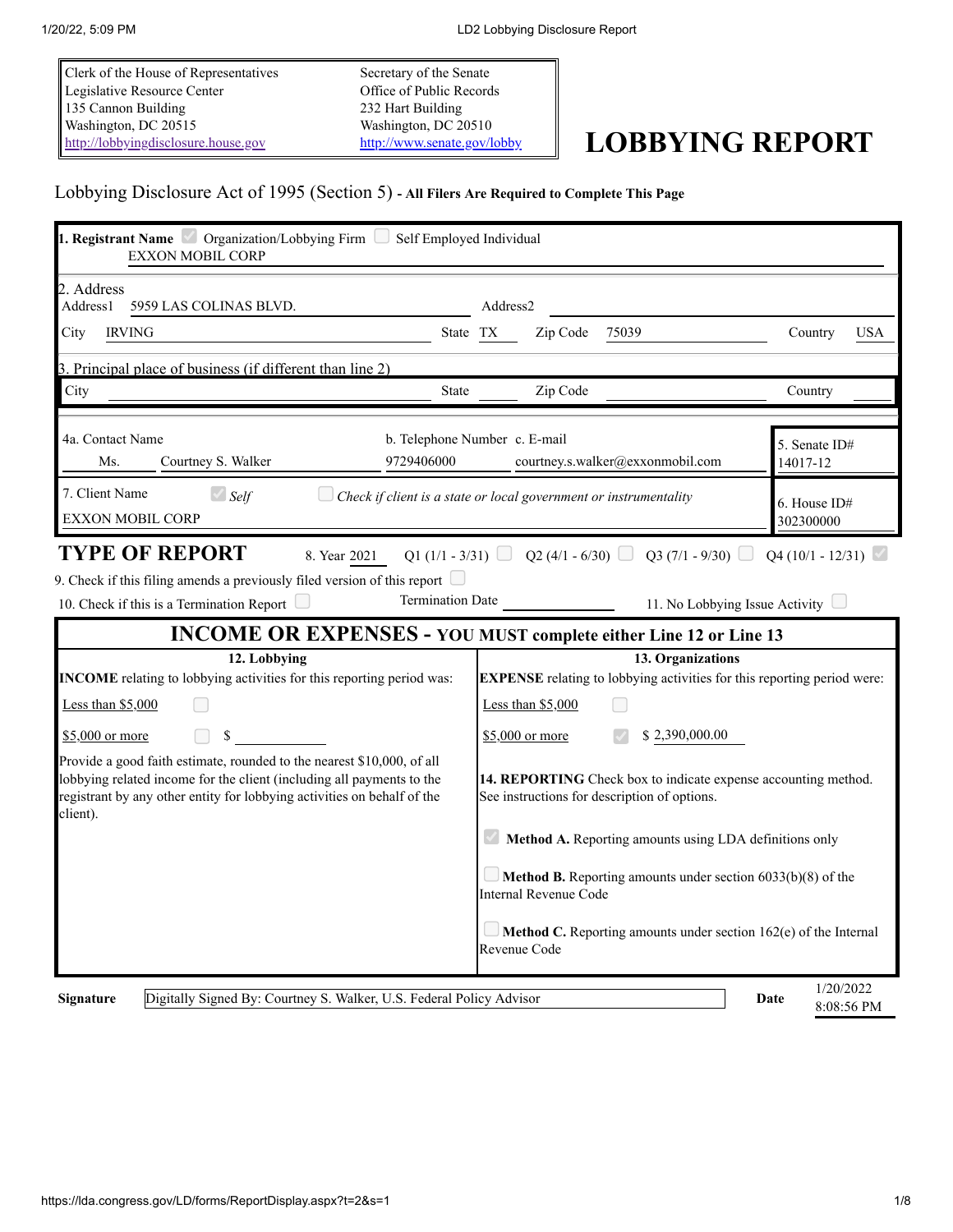LOBBYING ACTIVITY. Select as many codes as necessary to reflect the general issue areas in which the registrant engaged in lobbying on behalf of the client during the reporting period. Using a separate page for each code, provide information as requested. Add additional page(s) as needed.

15. General issue area code ENG

16. Specific lobbying issues

Discussions related to the Houston Carbon Capture and Storage Innovation Zone project and onshore carbon capture and storage

H.R. 5376: Build Back Better Act; provisions related to carbon capture and storage, methane rule, and the Houston Carbon Capture and Storage Innovation Zone project

17. House(s) of Congress and Federal agencies  $\Box$  Check if None

### U.S. HOUSE OF REPRESENTATIVES, U.S. SENATE, Interior - Dept of (DOI), Energy - Dept of

18. Name of each individual who acted as a lobbyist in this issue area

| First Name | Last Name   | Suffix | Covered Official Position (if applicable) | New |
|------------|-------------|--------|-------------------------------------------|-----|
| Deanna     | llArchuleta |        |                                           |     |
| James      | lDunlan     |        |                                           |     |
| Erik       | Oswald      |        |                                           |     |

19. Interest of each foreign entity in the specific issues listed on line 16 above Check if None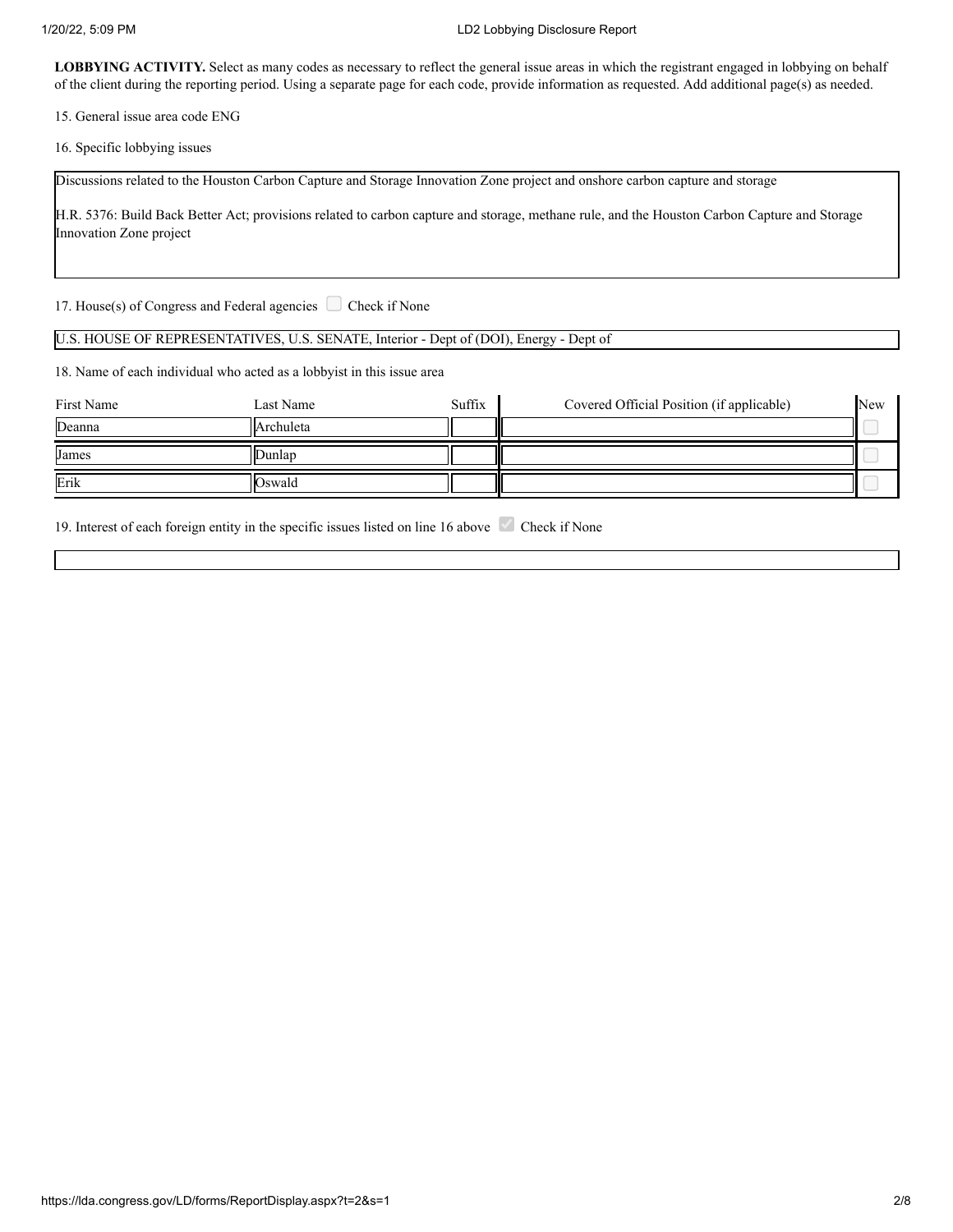#### 1/20/22, 5:09 PM LD2 Lobbying Disclosure Report

LOBBYING ACTIVITY. Select as many codes as necessary to reflect the general issue areas in which the registrant engaged in lobbying on behalf of the client during the reporting period. Using a separate page for each code, provide information as requested. Add additional page(s) as needed.

15. General issue area code ENV

16. Specific lobbying issues

Discussions related to emissions and energy

Discussions related to carbon pricing and carbon capture and storage

Discussions related to carbon capture and storage, the Houston Carbon Capture and Storage Innovation Zone project, and IRC Section 45Q

17. House(s) of Congress and Federal agencies  $\Box$  Check if None

## U.S. HOUSE OF REPRESENTATIVES, U.S. SENATE, Interior - Dept of (DOI), Energy - Dept of

18. Name of each individual who acted as a lobbyist in this issue area

| <b>First Name</b> | Last Name        | Suffix | Covered Official Position (if applicable)                                                                                                                                                                                                                              | New |
|-------------------|------------------|--------|------------------------------------------------------------------------------------------------------------------------------------------------------------------------------------------------------------------------------------------------------------------------|-----|
| Sara              | Banaszak         |        |                                                                                                                                                                                                                                                                        |     |
| Mimi              | Braniff          |        | Senate Energy Committee-Special Counsel(1/14-8/14);Senate<br>Commerce Committee- Deputy Chief Counsel(9/07-1/09);<br>Senate Appropriations Committee -Full Committee<br>Professional Staff Counsel(1/04-9/07);Senator Ted Stevens-<br>Legislative Assistant(2/03-1/04) |     |
| James             | Dunlap           |        |                                                                                                                                                                                                                                                                        |     |
| Kenneth           | <b>I</b> Freeman |        |                                                                                                                                                                                                                                                                        |     |
| Jennifer          | Linker           |        |                                                                                                                                                                                                                                                                        |     |
| Erik              | llOswald         |        |                                                                                                                                                                                                                                                                        |     |

19. Interest of each foreign entity in the specific issues listed on line 16 above Check if None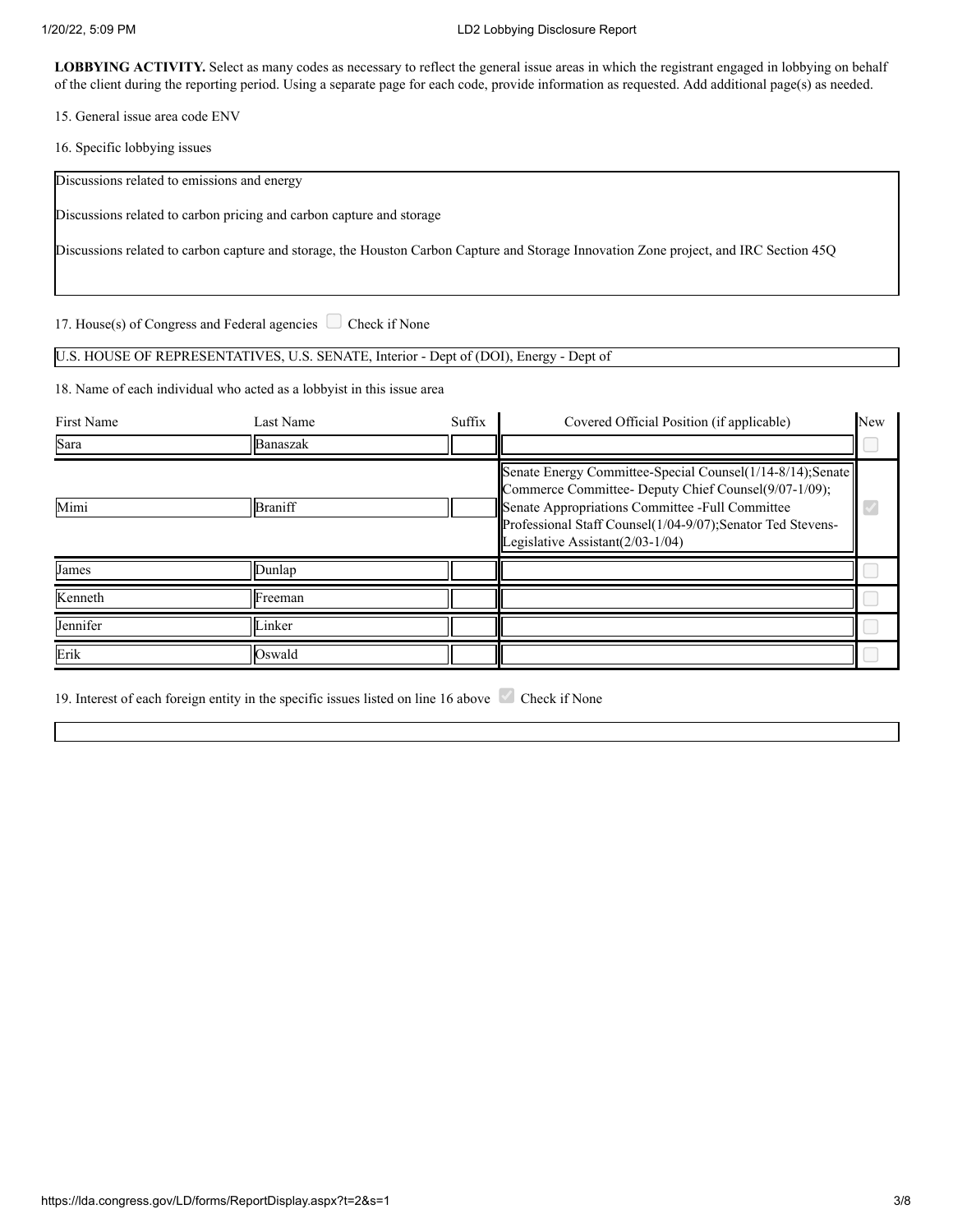LOBBYING ACTIVITY. Select as many codes as necessary to reflect the general issue areas in which the registrant engaged in lobbying on behalf of the client during the reporting period. Using a separate page for each code, provide information as requested. Add additional page(s) as needed.

15. General issue area code FUE

16. Specific lobbying issues

Discussions related to hydrogen

Discussions related to liquid fuels transportation

Discussions related to the Renewable Fuel Standard

Discussions related to carbon capture and storage

H.R. 3684: Infrastructure Investment and Jobs Act; provisions related to carbon sequestration

H.R. 5376: Build Back Better Act; provisions related to fuels, biofuels, carbon capture and storage, and the Houston Carbon Capture and Storage Innovation Zone project

17. House(s) of Congress and Federal agencies  $\Box$  Check if None

## U.S. HOUSE OF REPRESENTATIVES, U.S. SENATE, Interior - Dept of (DOI), Energy - Dept of

18. Name of each individual who acted as a lobbyist in this issue area

| First Name | Last Name  | Suffix | Covered Official Position (if applicable) | New |
|------------|------------|--------|-------------------------------------------|-----|
| Deanna     | lArchuleta |        |                                           |     |
| Sara       | llBanaszak |        |                                           |     |
| James      | Junlar     |        |                                           |     |
| Jennifer   | Linker     |        |                                           |     |

19. Interest of each foreign entity in the specific issues listed on line 16 above Check if None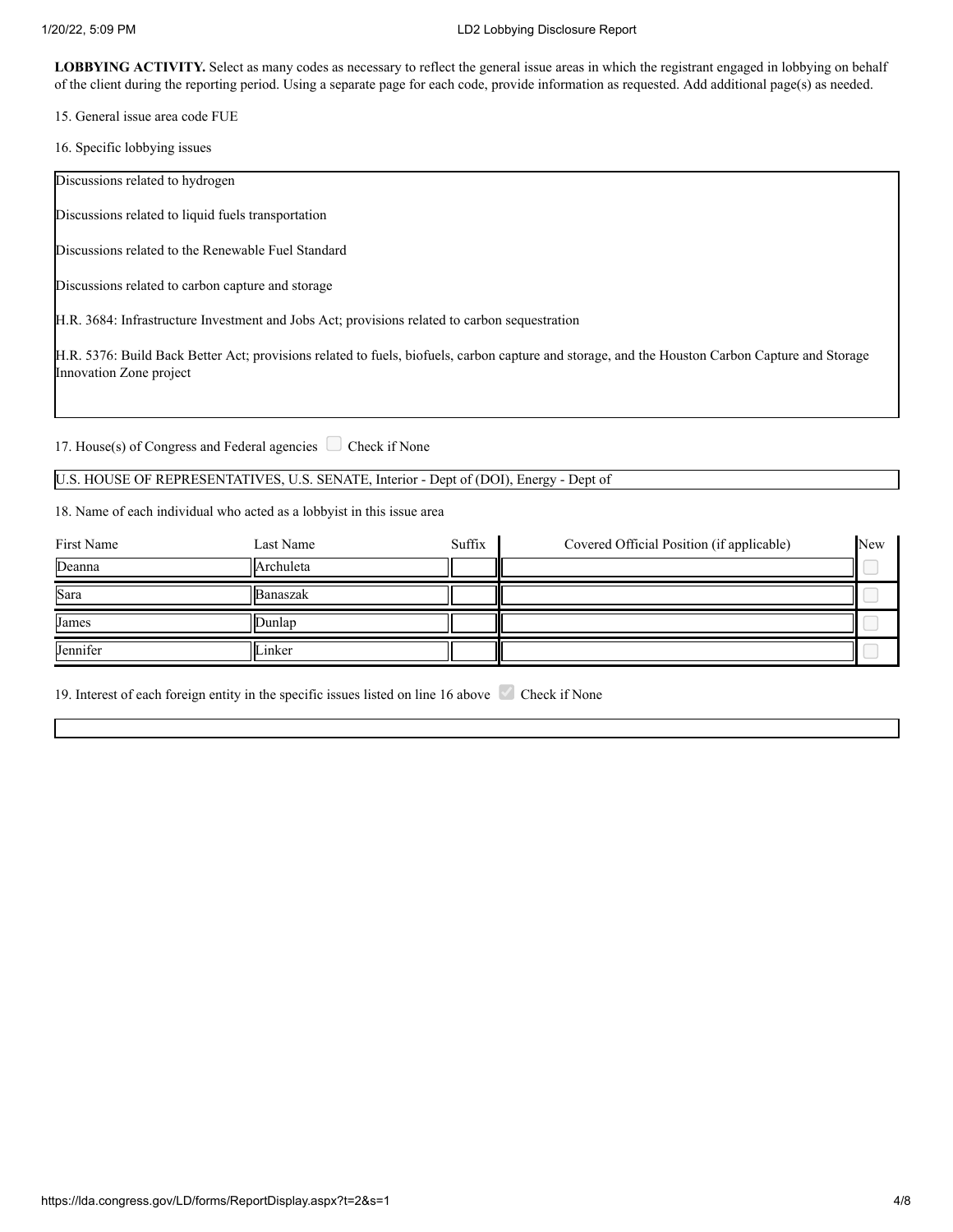#### 1/20/22, 5:09 PM LD2 Lobbying Disclosure Report

LOBBYING ACTIVITY. Select as many codes as necessary to reflect the general issue areas in which the registrant engaged in lobbying on behalf of the client during the reporting period. Using a separate page for each code, provide information as requested. Add additional page(s) as needed.

15. General issue area code NAT

16. Specific lobbying issues

| Discussions related to federal leasing |                                                                                                  |        |                                           |     |
|----------------------------------------|--------------------------------------------------------------------------------------------------|--------|-------------------------------------------|-----|
|                                        | 17. House(s) of Congress and Federal agencies $\Box$ Check if None                               |        |                                           |     |
| <b>U.S. HOUSE OF REPRESENTATIVES</b>   |                                                                                                  |        |                                           |     |
|                                        | 18. Name of each individual who acted as a lobbyist in this issue area                           |        |                                           |     |
| <b>First Name</b>                      | Last Name                                                                                        | Suffix | Covered Official Position (if applicable) | New |
| Sara                                   | lBanaszak                                                                                        |        |                                           |     |
|                                        | 19. Interest of each foreign entity in the specific issues listed on line 16 above Check if None |        |                                           |     |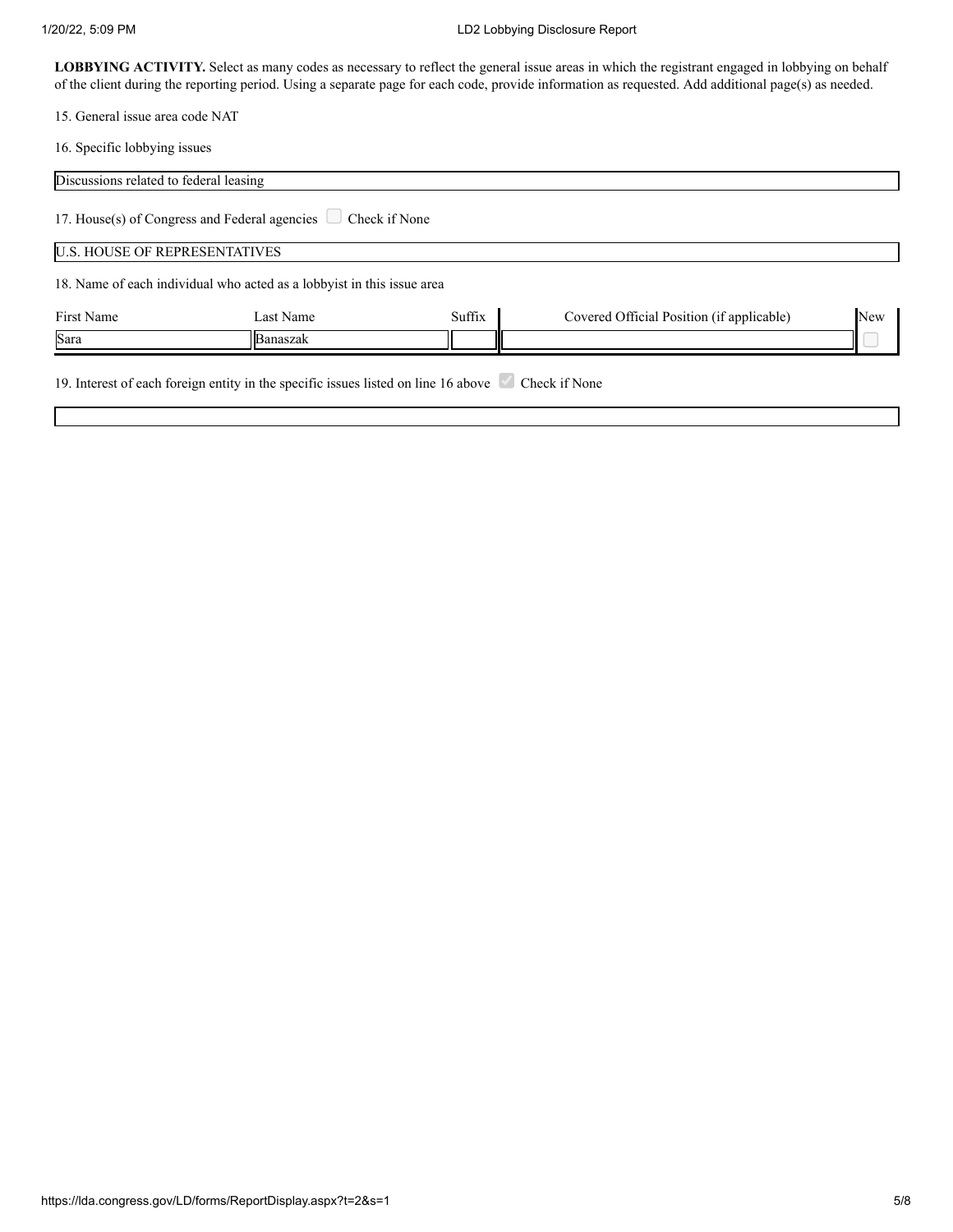#### 1/20/22, 5:09 PM LD2 Lobbying Disclosure Report

LOBBYING ACTIVITY. Select as many codes as necessary to reflect the general issue areas in which the registrant engaged in lobbying on behalf of the client during the reporting period. Using a separate page for each code, provide information as requested. Add additional page(s) as needed.

15. General issue area code SCI

16. Specific lobbying issues

| Discussions related to federal leasing |                                                                                                  |        |                                           |            |
|----------------------------------------|--------------------------------------------------------------------------------------------------|--------|-------------------------------------------|------------|
|                                        | 17. House(s) of Congress and Federal agencies $\Box$ Check if None                               |        |                                           |            |
| <b>U.S. HOUSE OF REPRESENTATIVES</b>   |                                                                                                  |        |                                           |            |
|                                        | 18. Name of each individual who acted as a lobbyist in this issue area                           |        |                                           |            |
| First Name                             | Last Name                                                                                        | Suffix | Covered Official Position (if applicable) | <b>New</b> |
| Sara                                   | Banaszak                                                                                         |        |                                           |            |
|                                        | 19. Interest of each foreign entity in the specific issues listed on line 16 above Check if None |        |                                           |            |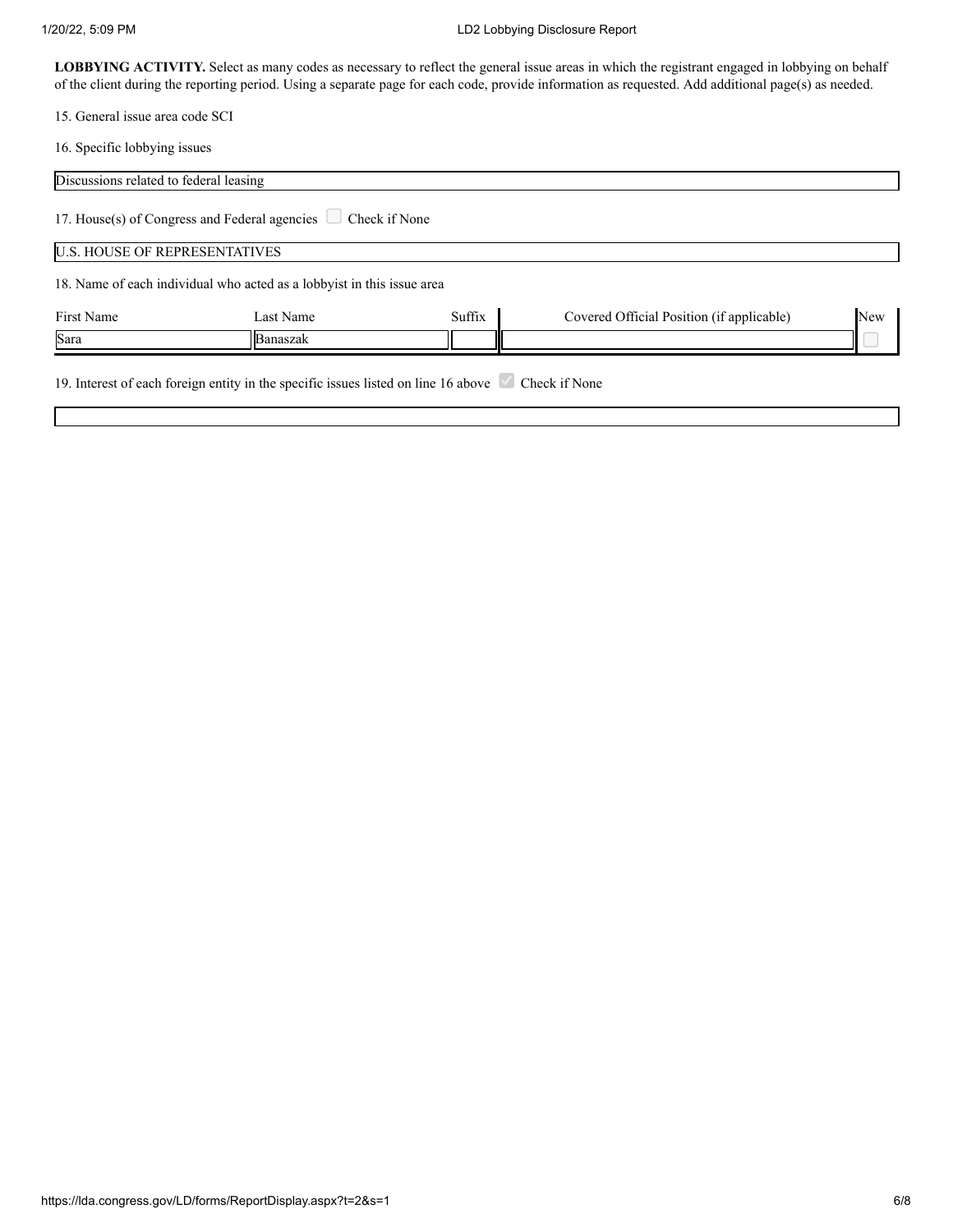LOBBYING ACTIVITY. Select as many codes as necessary to reflect the general issue areas in which the registrant engaged in lobbying on behalf of the client during the reporting period. Using a separate page for each code, provide information as requested. Add additional page(s) as needed.

15. General issue area code TAX

16. Specific lobbying issues

Discussions related to carbon capture and storage, the Houston Carbon Capture and Storage Innovation Zone project, and IRC Section 45Q

Discussions related to proposed tax changes

H.R. 5376: Build Back Better Act; provisions related to tax, global intangible assets, IRC Section 45Q, fuels tax credits, and carbon price

17. House(s) of Congress and Federal agencies  $\Box$  Check if None

U.S. HOUSE OF REPRESENTATIVES, U.S. SENATE

18. Name of each individual who acted as a lobbyist in this issue area

| First Name | Last Name | Suffix | Covered Official Position (if applicable) | New |
|------------|-----------|--------|-------------------------------------------|-----|
| Deanna     | Archuleta |        |                                           |     |
| Sara       | Banaszak  |        |                                           |     |
| Ed         | Coleman   |        |                                           |     |
| James      | Dunlap    |        |                                           |     |
| Kenneth    | Freeman   |        |                                           |     |
| Jennifer   | Linker    |        |                                           |     |

19. Interest of each foreign entity in the specific issues listed on line 16 above Check if None

**Information Update Page - Complete ONLY where registration information has changed.**

20. Client new address

| Address                                                                |              |          |         |
|------------------------------------------------------------------------|--------------|----------|---------|
| City                                                                   | <b>State</b> | Zip Code | Country |
| 21. Client new principal place of business (if different than line 20) |              |          |         |
| City                                                                   | <b>State</b> | Zip Code | Country |
| 22. New General description of client's business or activities         |              |          |         |

# **LOBBYIST UPDATE**

23. Name of each previously reported individual who is no longer expected to act as a lobbyist for the client

|                | First Name | Last Name | Suffix |      | First Name | Last Name |  |
|----------------|------------|-----------|--------|------|------------|-----------|--|
| $\overline{1}$ |            |           |        | ا د، |            |           |  |
| $\sqrt{2}$     |            |           |        | 14   |            |           |  |
| ـــ            |            |           |        |      |            |           |  |